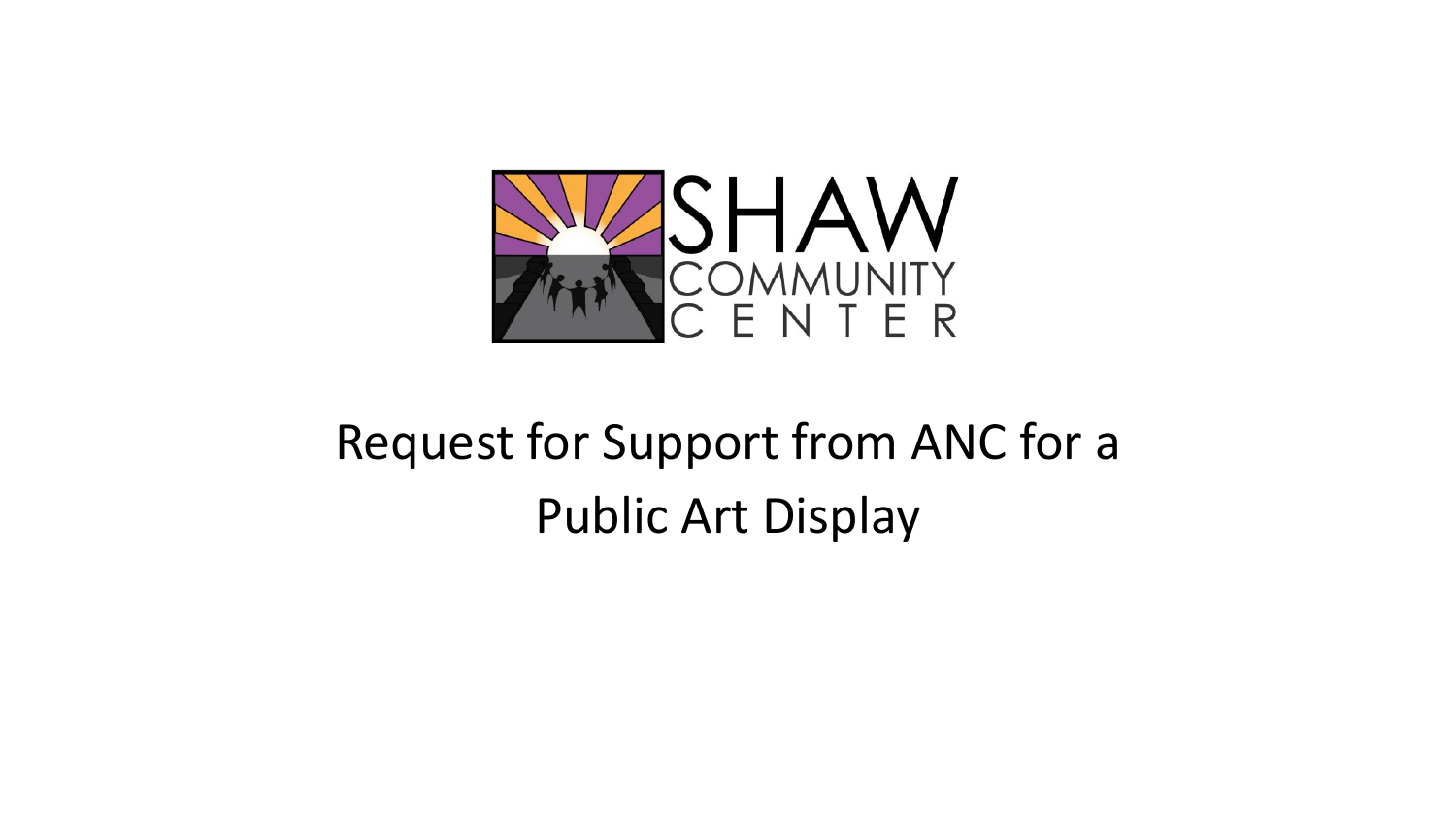#### Reason for Request:



The Shaw Community Center (SCC) is applying for a Public Art Building Communities (PABC) grant from the DC Commission on the Arts and Humanities for a public art display that will take place in FY 2022. The grant application is due on July 16, 2021 and SCC is required to submit a letter of approval/support for the display from the ANC as part of its grant application. Accordingly, SCC is hereby requesting such a letter and submits the following information about its proposed display to the ANC in support of that request.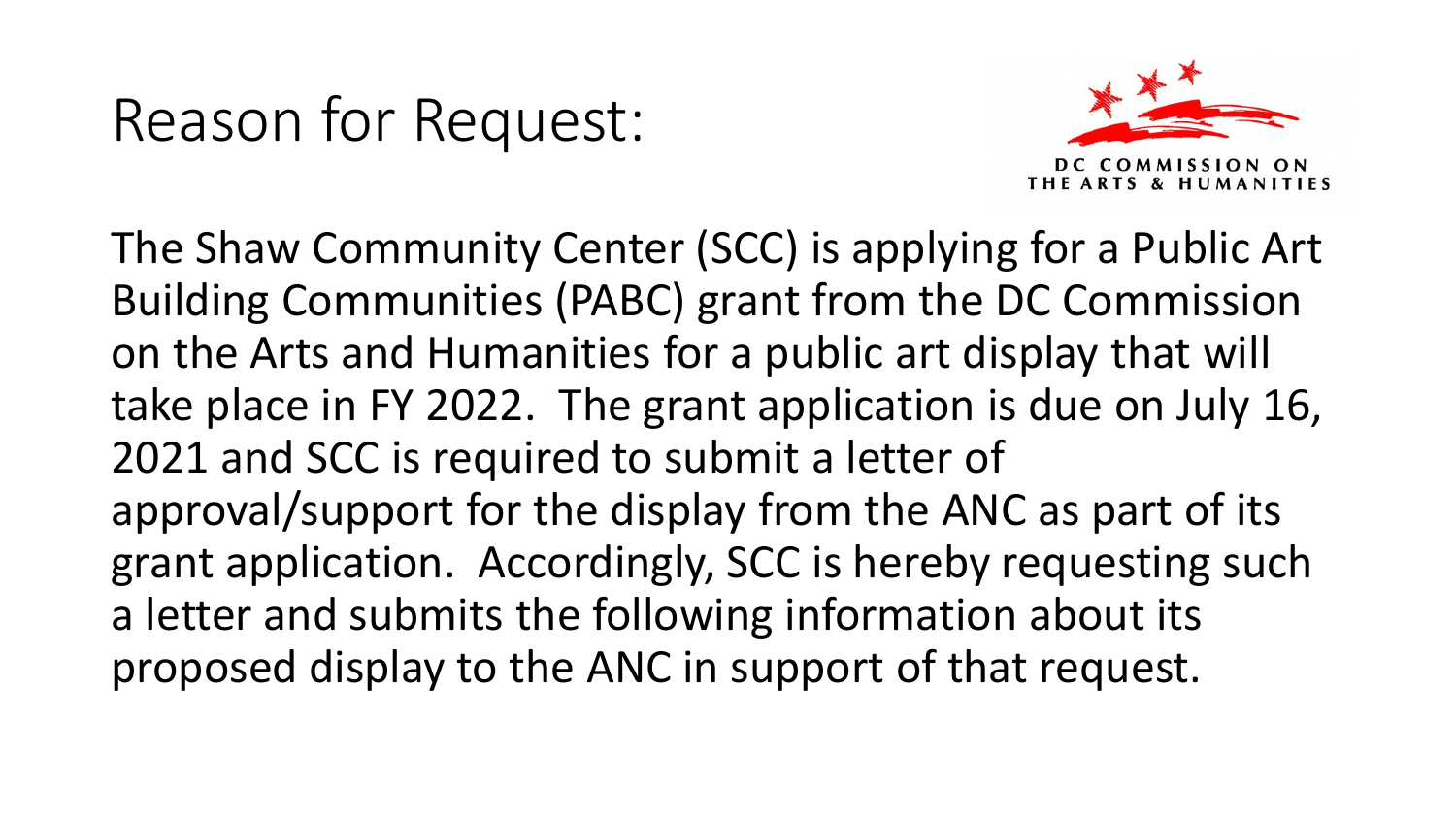#### Who is Shaw Community Center?

Shaw Community Ministry, Inc., d.b.a. Shaw Community Center, is a 501(c)(3) organization that has provided direct services to youth and families in the Shaw neighborhood for 30 years. It currently runs its after-school, workforce development and youth support services out of the Lincoln Congregation Temple building located at the corner of 11<sup>th</sup> and R Streets, NW.

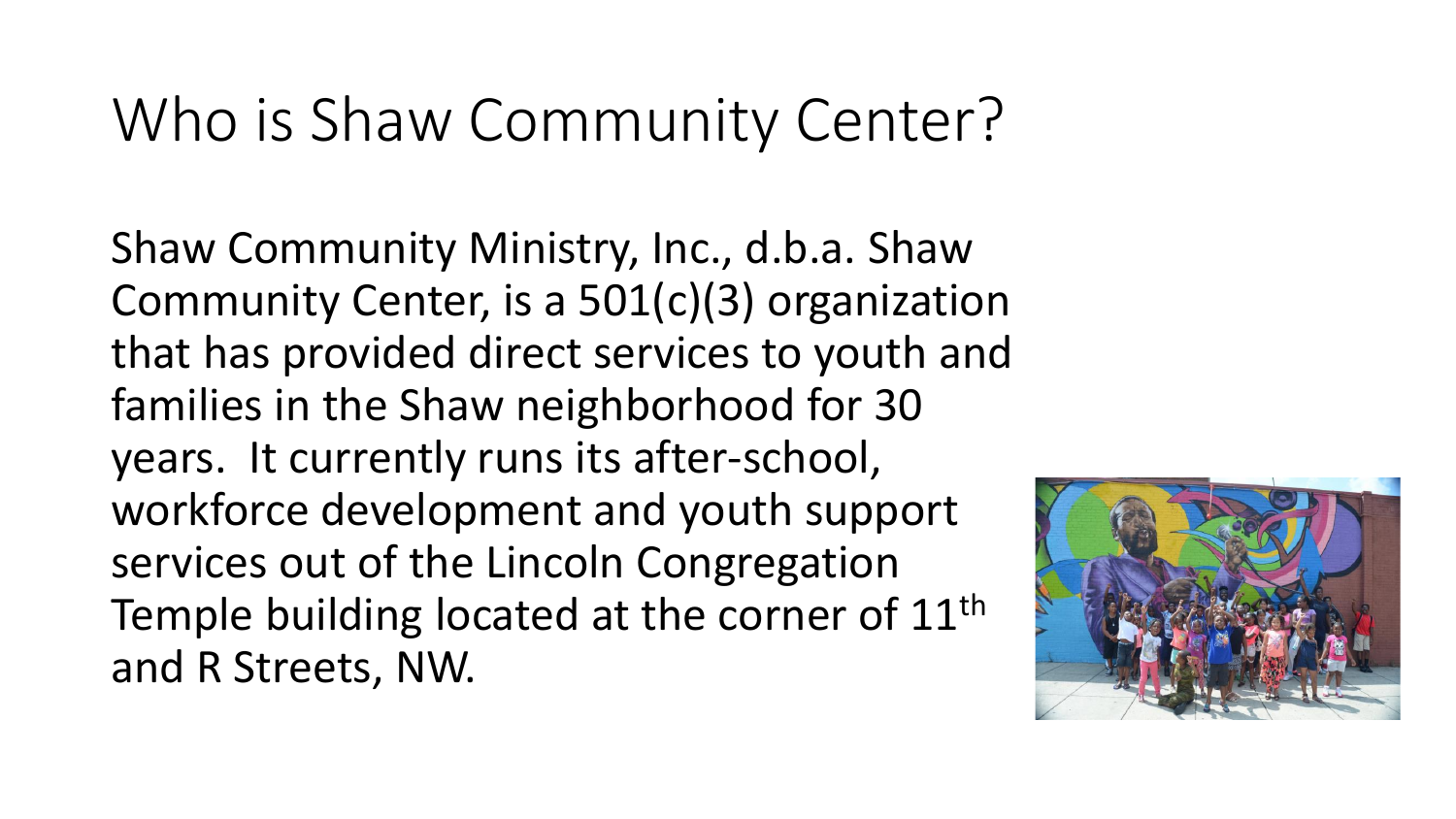#### Date of the Installation: June 2022

Shaw Community Center plans to present the digital media installation as part of the commemoration of its 30<sup>th</sup> Anniversary next June (a year late due to the COVID pandemic). The exact date is yet to be determined.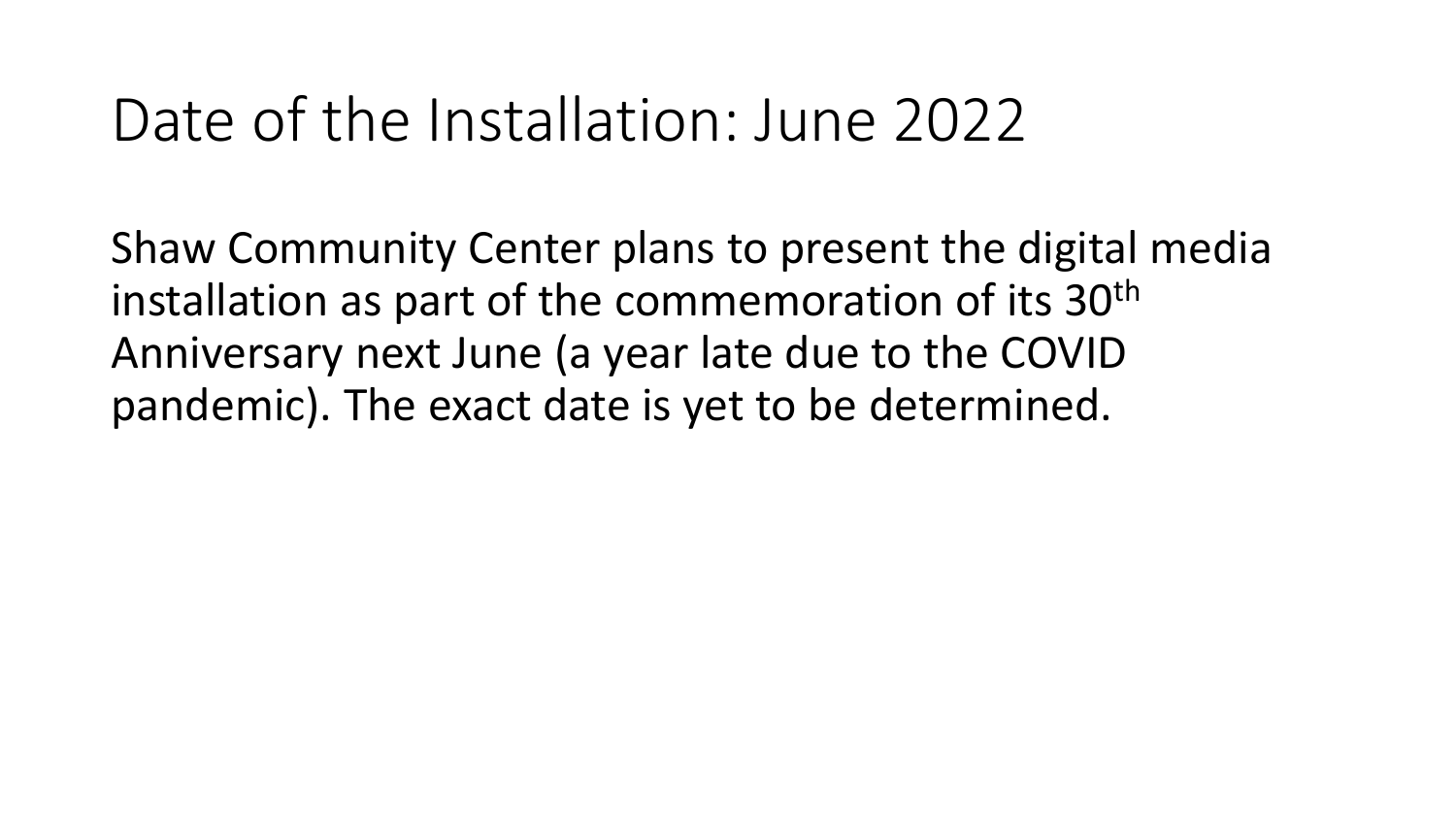# Location of Display: 11<sup>th</sup> & R Street NW

Outdoors on the lawn and sidewalks surrounding, and the steps and parking area in front of the Lincoln Congregational Temple at the corner of 11<sup>th</sup> and R Streets, NW.

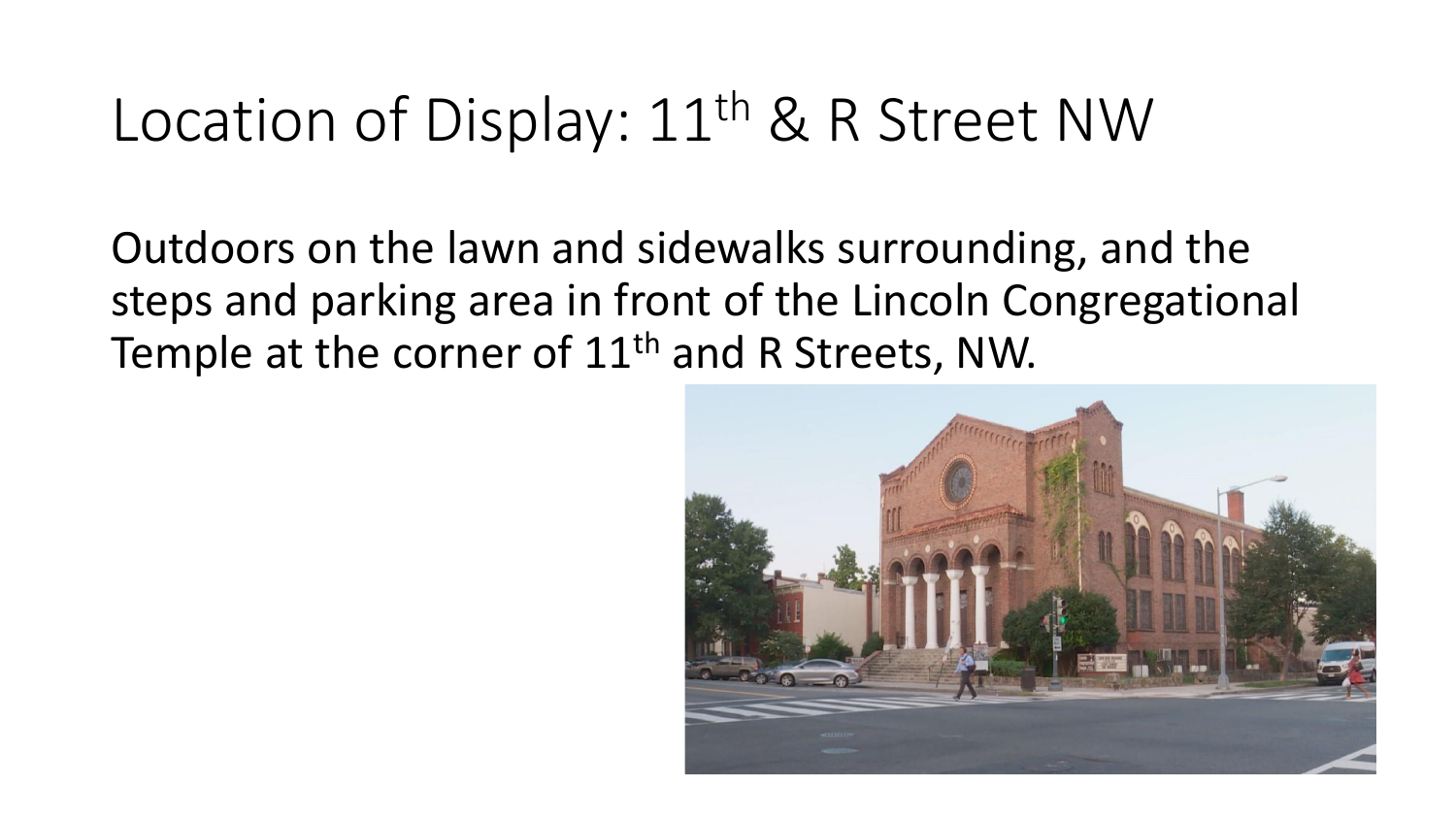# Elements of the Display (p. 1 of 3)

*Exhibition and Projection of Visual Art:* Video and still photography projections of cultural events, assets and icons. Installation will include rented scaffolding, staging, prepared flooring and textile wall surfaces, platforms and screens to allow for visual displays at or near the steps of Lincoln Temple Church as well as on the textile wall surfaces of the Cultural Arts Marketplace (described below). The DC Commission on the Arts and the Smithsonian Institution will vet and approve the presenting artists.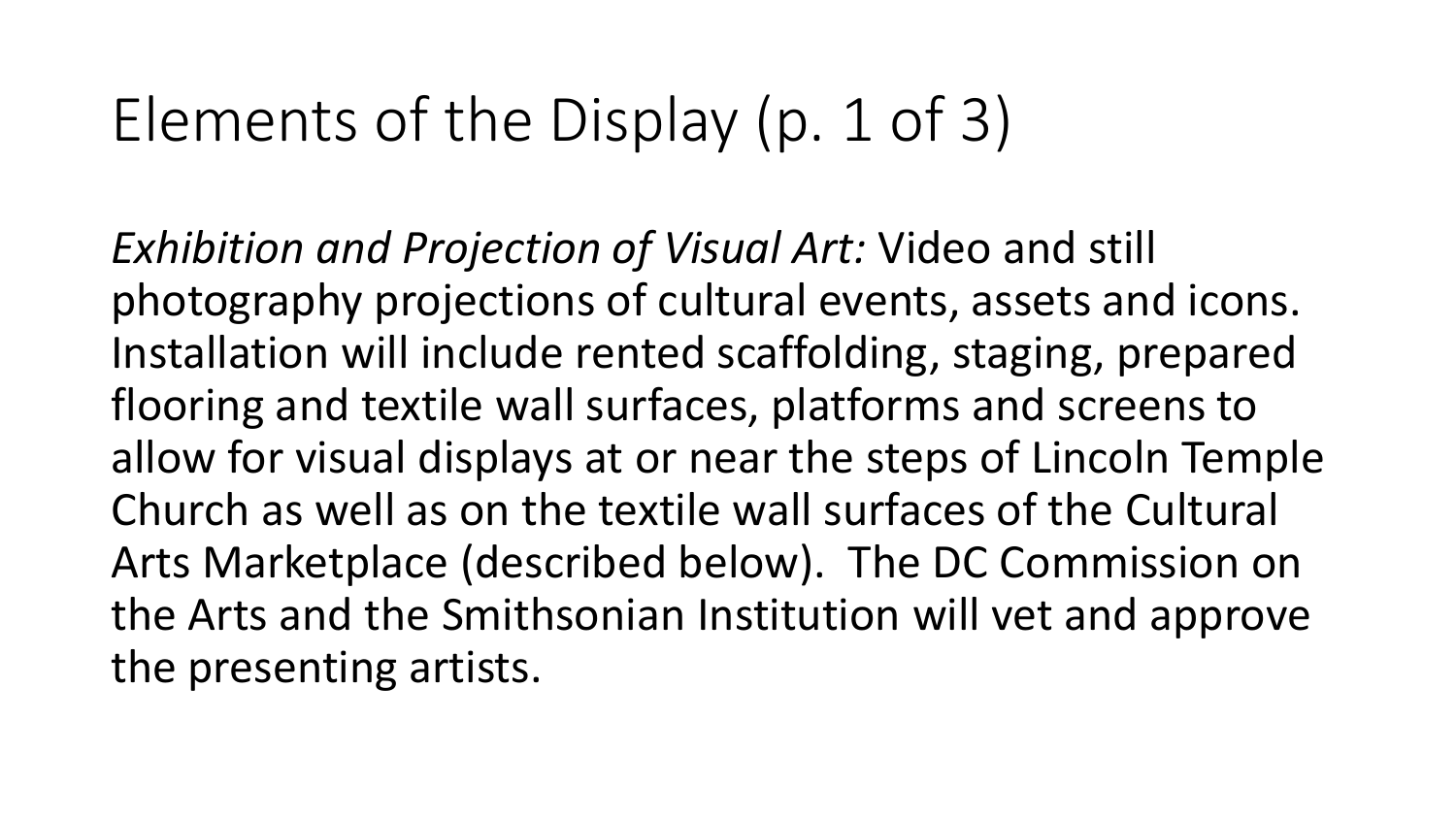# Elements of the Display (p. 2 of 3)

*Cultural Arts Marketplace:* A series of textile wall surfaces supported by scaffolding or constructed framing will simulate a marketplace setting similar to that which used to exist at the corner of 9<sup>th</sup> Street and Florida Avenue. Projections on the wall surfaces will evoke the feeling of the iconic marketplace in those who walk through looking at displays of cultural significance, artifacts and art created by local DC artists and artisans.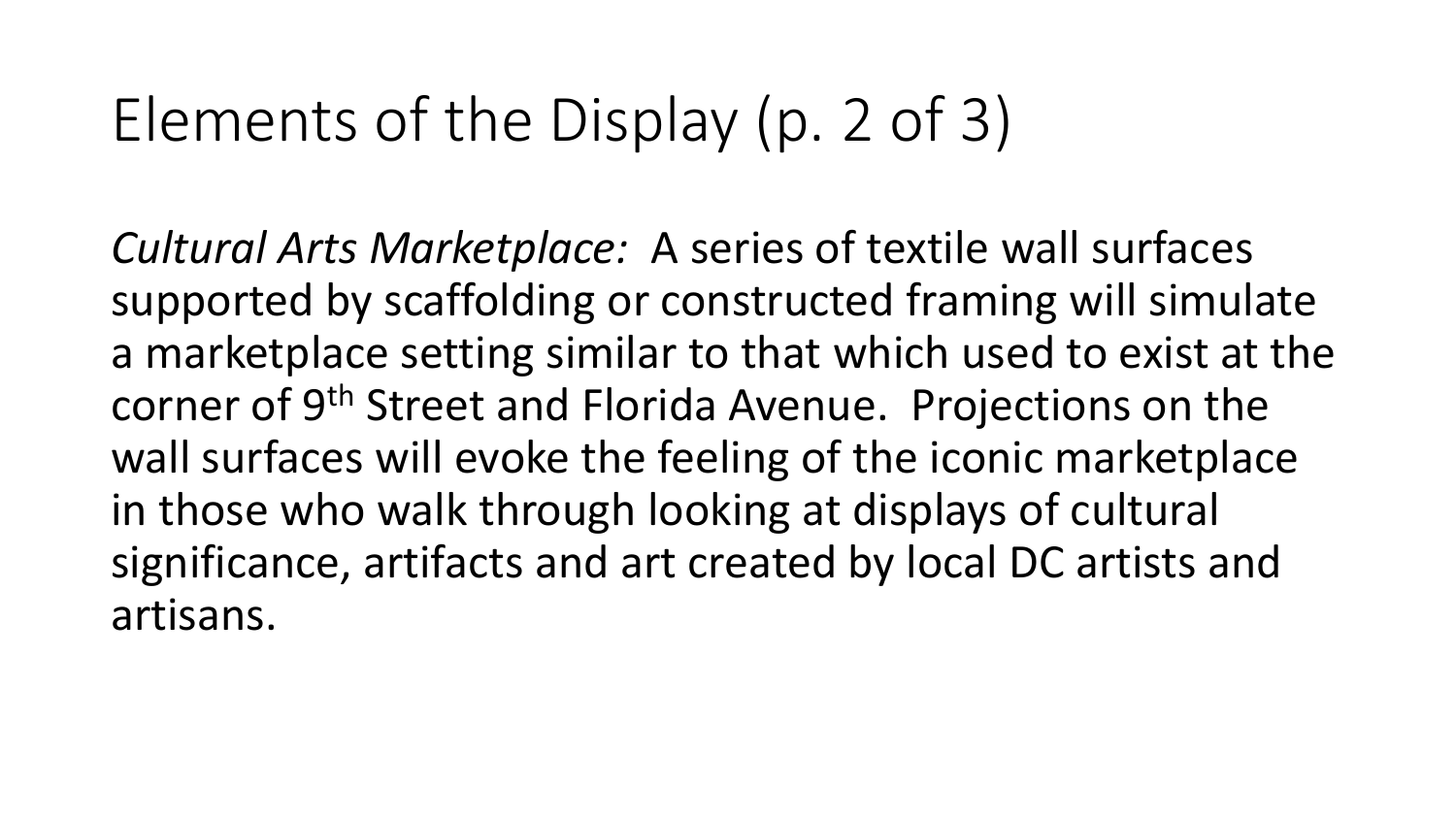# Elements of the Display (p. 3 of 3)

*DC Humanities Truck:* The Humanities Truck from American University ([https://humanitiestruck.com/\)](https://humanitiestruck.com/) will be parked in place on location, providing structural components to mount screens and truck body itself to display cultural artifacts (audio, visual and textile) surrounding Shaw's cultural journey. Attendees will witness and reflect on their time as legacy Shaw residents, the impact of systemic racism, gentrification and the ensuing cultural and physical displacement and resegregation.